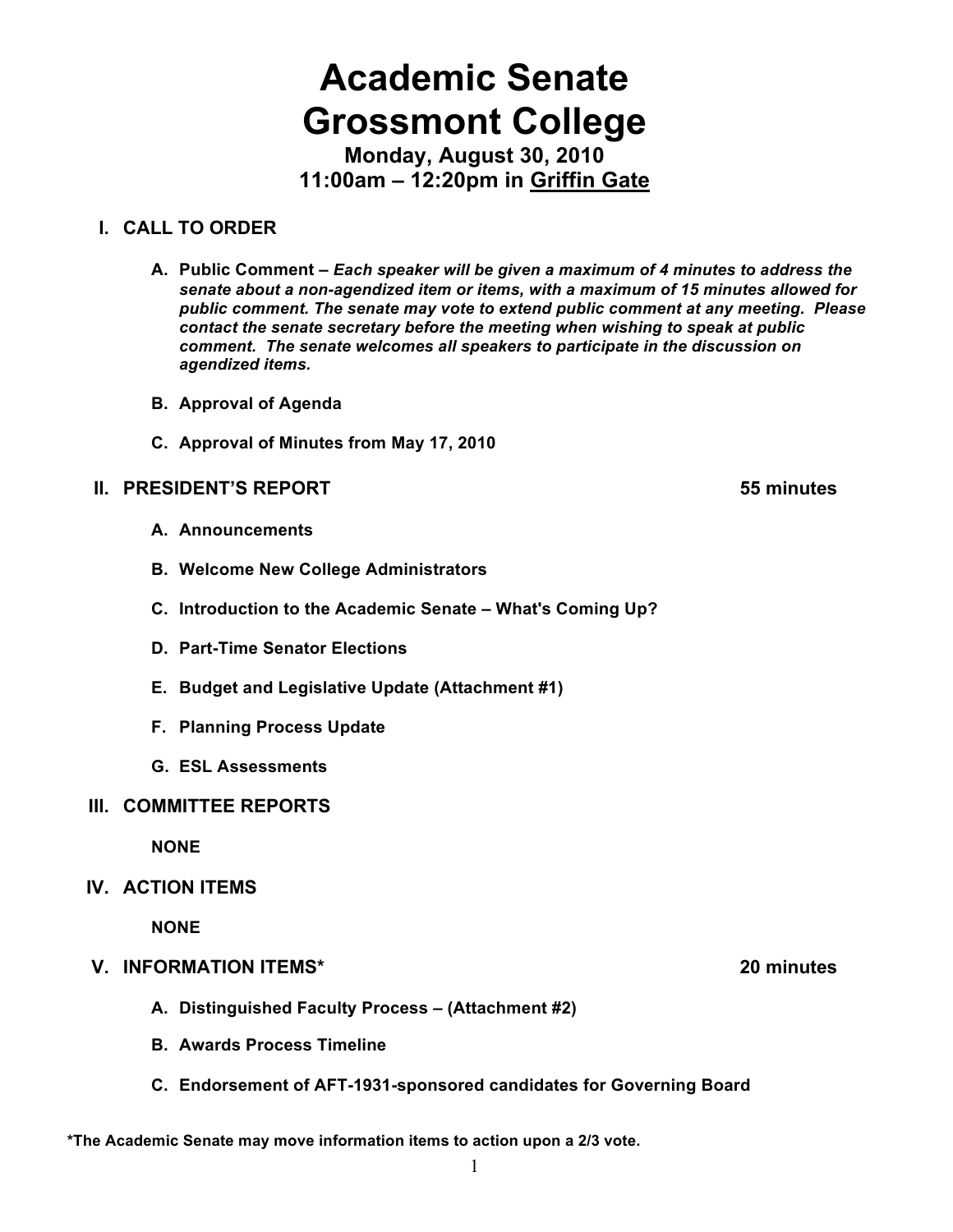# **Academic Senate Grossmont College**

# **Minutes of the Academic Senate – May 17, 2010**

#### **MEETING ATTENDANCE:**

| X | Chris Hill (President)                | X        | Diane Mayne-Stafford (CSIS)               |                           | Dan Clauss/Karen Caires (Exer Sci/Well) |
|---|---------------------------------------|----------|-------------------------------------------|---------------------------|-----------------------------------------|
|   | P.J. Ortmeier (AOJ)                   |          | Ronald Norman (CSIS)                      |                           | Larry Larsen (Exer Sci/Well)            |
|   | David Mehlhoff for Lance Parr (AOJ)   | X        | Bonnie Schmiege (Counseling)              |                           | Antonio Crespo (Foreign Lang)           |
| х | Tina Young (AOJ)                      | X        | Mary Rider (Counseling)                   | X                         | Virginia Young (Foreign Lang)           |
| X | Jennifer Carmean (ASL)                |          | Cruz Cerda (Counseling)                   | X                         | Robert Henry (History)                  |
|   | Jamie Gould (ASL)                     | X        | Danny Martinez (Cross Cult Stud)          | X                         | Devon Atchison (History-Sen Officer)    |
|   | Jim Wilsterman (Art)                  |          | Joe Orate (Culinary Arts)                 |                           | Angela Feres (History)                  |
|   | Gareth Davies-Morris (Art)            |          | James Foran (Culinary Arts)               | X                         | Priscilla Rogers (Inter Bus)            |
| X | Jennifer Bennett (Art)                |          | Kathy Meyer (Dance) - Fall                | X                         | Patty Morrison (Library)                |
|   | Malia Serrano (Art)                   | X        | David Mullen (Dance) - Spring             | X                         | Julie Middlemas (Library)               |
|   | Israel Cardona (Behav Sci)            | X        | George Gastil (P/T Senate Officer @large) | х                         | Jenny VandenEynden (Math)               |
| X | Gregg Robinson (Behav Sci)            |          | David Milroy (Divisional Senator AHLGC)   | X                         | Susan Working (Math)                    |
|   | Rebekah Wanic (Behav Sci)             |          | Eric Lund (Divisional Senator CTE/WD)     | X                         | Ray Funk (Math)                         |
|   | Richard Unis (Behav Sci)              | X        | Kirin Farquar (Divisional Senator ESBS)   | х                         | Arturo Millan (Math)                    |
| X | Virginia Dudley (Bio Sci)             |          | Carla Sotelo (Divisional Senator LR)      | X                         | Shawn Hicks (Math)                      |
| X | Michael Golden (Bio Sci)              |          | Lee Johnson (Divisional Senator)          | X                         | Evan Wirig (Media Comm)                 |
| X | Michele Perchez (Bio Sci)             | X        | Jane Nolan (DSPS)                         |                           | William Snead (Media Comm)              |
| X | Brian Keliher (Bus Admin)             |          | Carl Fielden (DSPS)                       |                           | Derek Cannon (Music)                    |
|   | Nate Scharff (Bus Admin)              | X        | Gary Jacobson (Earth Sci)                 |                           | Paul Kurokawa (Music)                   |
| X | Linda Snider (BOT)                    |          | Judd Curran (Earth Sci)                   |                           | Steve Baker (Music)                     |
|   | Barb Gillespie (BOT)                  | X        | Oralee Holder (English)                   |                           | Joy Zozuk (Nursing) Diane Hellar        |
|   | Andy Biondo (CVT)                     | $\times$ | Adelle Schmitt (English)                  | X                         | Diane Gottschalk (Nursing)              |
|   | Don Ridgway (CVT)                     |          | Joan Ahrens (English)                     |                           | Sharon Sykora (Nursing)                 |
|   | Jeff Lehman(Chemistry-Senate Officer) |          | Lisa Ledri-Aguilar (English)              |                           | Christine Vicino (Occ Therapy)          |
|   | Cary Willard (Chemistry)              |          | Sue Jensen (English)                      | X                         | June Yang (Phil/ Rel Studies)           |
|   | Martin Larter (Chemistry)             | X        | Chuck Passentino (ESL)                    |                           | Bill Hoaglin (Phil/ Rel Studies)        |
| X | Diana Vance (Chemistry)               |          | Nancy Herzfeld-Pipkin (ESL)               |                           | Ross Cohen (Physics)                    |
| X | Sheridan DeWolf (Child Dev)           | $\times$ | Barbara Loveless(ESL)                     |                           | Stephanie Plante (Physics, Astr. Ph Sc) |
| X | Claudia Flores (Child Dev)            |          | Jim Tolbert (EOPS)                        | X                         | Shahrokh Shahrokhi (Polit Economy)      |
|   | Joel Castellaw (Comm)                 |          | Sylvia Montejano (EOPS)                   | X                         | Scott McGann (Polit Economy)            |
| X | Jade Solan (Comm)                     |          | Laura Sim (Exer Sci/Well-Sen Officer      |                           | Lorenda Seibold-Phalan (Resp Ther)      |
|   | Victoria Curran (Comm)                |          | Jamie Ivers                               |                           | Barry Winn (Resp Ther)                  |
| х | Janet Gelb (CSIS)                     |          | Jim Symington (Exer Sci/Well)             | $\boldsymbol{\mathsf{x}}$ | Craig Everett (Theatre Arts)            |
|   |                                       |          |                                           |                           | Buth Duggan                             |

#### **GUESTS**:

• Sue Gonda, Acting Dean - English, Social & Behavioral Sciences

#### **RECORDER**: Rochelle Weiser

#### **I. CALL TO ORDER (11:05)**

#### **A. Public Comment**

Sheridan DeWolf had contacted Chris regarding speaking during the Public Comment portion of the meeting, but was not yet in attendance. Due to the importance of the topic a motion was made to add Sheridan and her presentation as an information item to the day's agenda. M/S/U Robinson/Gastil

#### **B. Approval of Agenda**

A motion was made to approve the day's agenda with the following change: addition of Sheridan DeWolf to the Information items. M/S/U Wirig/Perchez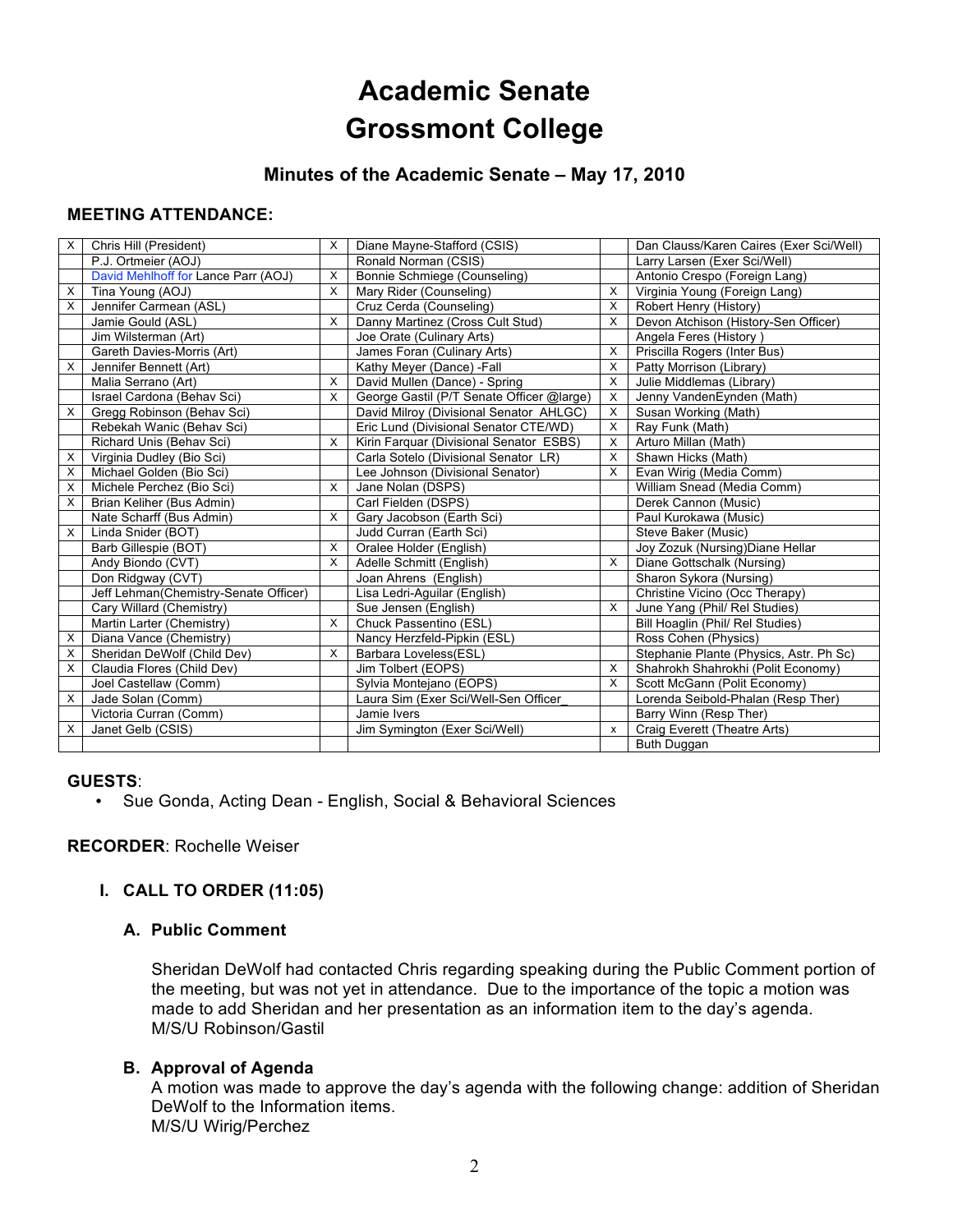#### **C. Approval of Minutes from May 3, 2010**

A motion was made to approve the minutes from May 3, 2010. M/S/U Atchison/Bennett

#### **II. PRESIDENT'S REPORT**

#### **A. Announcements**

Chris began by reporting changes the Commencement Committee would like to make to the Commencement ceremony. The committee would like to have the faculty members participating in Commencement to line the walk way of the recession to the reception area; this will allow students to greet the faculty as well as direct students to the reception area. All agreed that this should be fine.

#### **B. Part-time Faculty Committee Recognition**

Chris reviewed the composition of the Part-time Faculty Committee and then introduced George Gastil, Committee chair and Part-Time Senate Officer-at-Large. George noted he would like to honor the members of the committee for their service. George announced elections would take place during the fall flex week at the department meetings and asked the senators to please encourage Part-time faculty to participate. George then presented the committee members present with a certificate in recognition of their service. George noted he hoped he would continue to see Part-time faculty participation in the Academic Senate grow.

Chris noted that the elections would take place in the fall at the Division meetings and that the members elected would not only serve on the Academic Senate Part-Time Issues Committee but would also serve as Part-Time senators as well.

Chris also wanted to recognize Beth Smith would be finishing her time as Tenure Review Coordinator and Linda Snider has been appointed to the position. Chris also thanked Jennifer Bennett for her service as a temporary Senate Officer and presented her with a certificate of recognition.

Chris announced Lorenda Seibold-Phalan was recovering well from her surgery. She wanted Chris to extend her thanks for all the support she has received at GC. Chris noted Lorenda will continue her efforts to build a support network for those affected by cancer on campus.

Chris then presented an overview of the recent District Services reorganization. Chris reviewed some of the reasons for the reorganization; to refocus on services and accountability, reduce senior management and streamline the operations, generate a budget savings, improve service to employees, and improve the information available to employees. Chris noted that the restructure would save the District around \$500,000.00.

#### **C. Planning and Resources Council Update-Shirley Pereira**

Shirley reported on the Governor's revised May budget; there is still a \$19.1 billion shortfall, federal funds for CA did not materialize, and the Cal Works program is due to be cut. Shirley noted the Governor is proposing a 2.2% enrollment growth; but at this time GC is still over CAP and will still have to cut classes in the fall. Shirley reported that the Planning and Resources Council is being very conservative with the budget. She also noted that currently there is a hiring freeze at the District and both campuses reporting on the current vacancies and the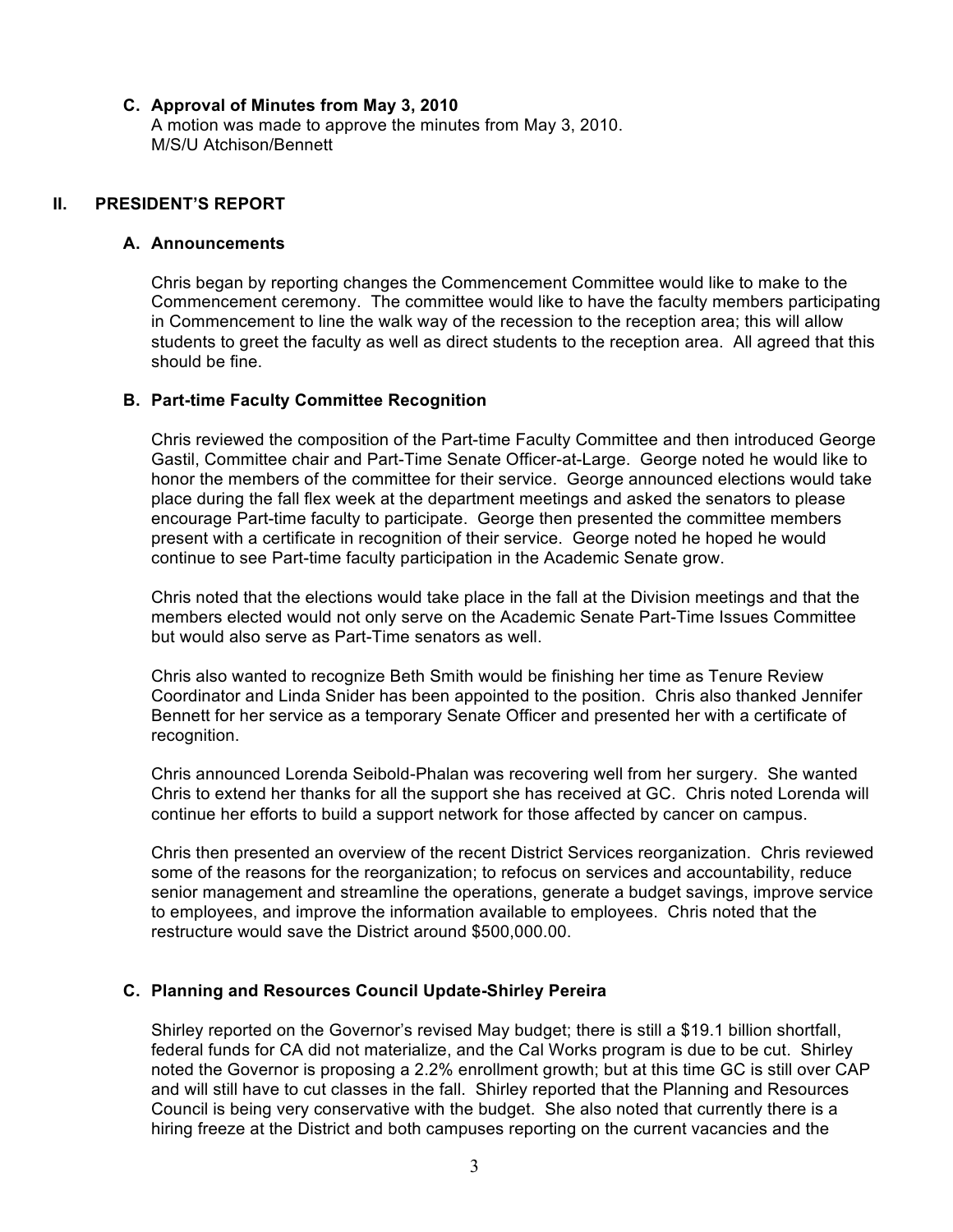positions to be filled (4 classified positions and 6 supervisory positions). She noted the positions to be filled were critical needs related to accreditation or health and safety issues. She reported that the Council had once again set aside \$300,000.00 for strategic planning activities for next year. It was agreed that all would like to have the budget information available on the intranet. Some discussion followed regarding the upcoming items on the June and November ballots that will impact the colleges. It was noted that the numbers presented were informational and that the budget situation is constantly changing. Shirley reported that a survey would be sent to faculty for their input on how they feel the budget and planning process is going and she noted the Council would like input.

#### **III. COMMITTEE REPORTS**

Chris noted that the committee reports would be given out of the order on the Agenda due to senators' availability.

#### **A. Faculty Professional Development Committee**

No report given due to time constraints.

#### **B. Technology for Teaching and Learning/ DE Subcommittee-Angela Feres, Janet Gelb**

Chris noted Angela was unable to attend the meeting, so TTLC would report in the fall, but Janet was in attendance and would give the DE Subcommittee report. Janet noted that the subcommittee was late in getting started and had only met in the last couple of weeks. She reported the committee was made up of members of the TTLC committee, faculty that were teaching online courses, and anyone interested in teaching online courses. One item the committee dealt with was the certification of online instructors, the other was the upcoming update to BlackBoard 9. Janet encouraged senators to attend the Blackboard 9 workshops, as the current program and Blackboard 9 are quite different. Janet noted that Blackboard 8 would be shut down on June 3 for the update to Blackboard 9 and that the system may be down for 72 hours. She encouraged faculty to have a backup of their "container" as well as the semester grades saved. She noted that in the fall TTLC and the DE subcommittee hoped to have available a "virtual community" that would allow input from DE instructors and faculty members interested in technology. Janet reported some of the upcoming projects for TTLC; survey/suggestions for the training CATL offers, training on website content and 508 compliance, and a new online product "Elluminate" that would allow online office hours for faculty and students to be able to chat.

#### **C. Curriculum Committee-Sue Gonda**

Sue began by reporting that the committee had decided that Student Services would house, update, and maintain the new General Studies and Universities Studies Degrees. Sue reported Student Services would be working on the procedures and guidelines for doing so and would report to the Curriculum Committee. Sue noted another important issue the committee dealt with was the new coding for Basic Skills courses. Sue explained prior to the new coding system there was no way to track how basic skills students where improving; traditional methods of tracking a college's success was in the number of students it graduated. The coding process allows a college to track basic skills students from their entry level skills and follow them through to college level coursework; giving the college a way to gauge their success. Sue then reported several courses were presented to the committee for approval to be taught as distance education courses (some mentioned were biology, child development, CSIS, VOP, philosophy, and respiratory therapy). Sue noted that Distance education is affecting courses campus wide as a wide variety of courses were approved. She also noted that the State is changing the process colleges go through to set up prerequisites, allowing for the use of content review to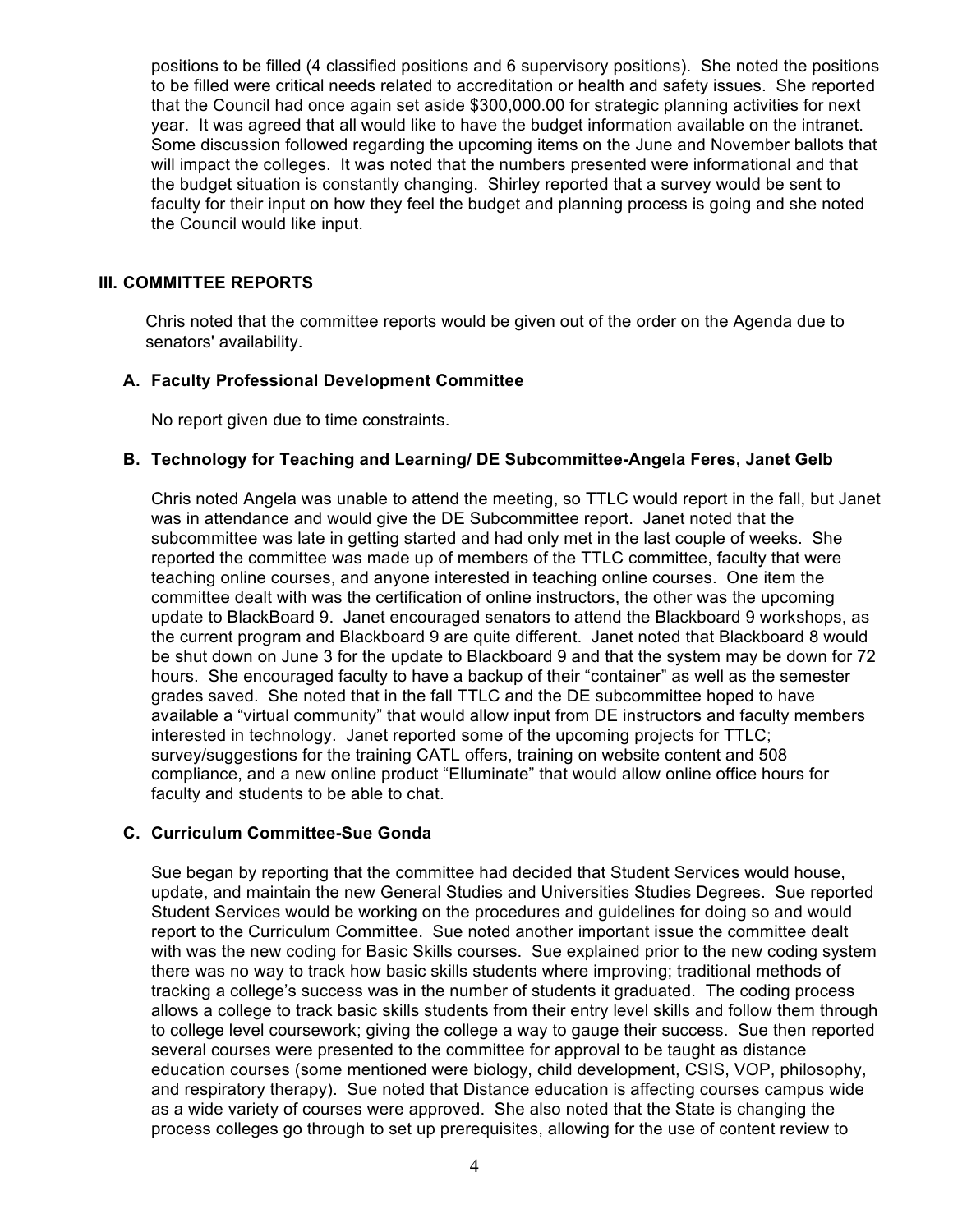establish cross-disciplinary prerequisites. Sue reported that once the process is implemented at the State there would be discussions college-wide regarding pre-requisites and what changes to make.

#### **D. General Education (GE) Task Force-Jeff Lehman**

Jeff began by reporting the task force had met 5-6 times and had started off their work by reviewing the Grossmont GE package as relative to other colleges. He explained that the Diversity Subcommittee had done a presentation for the task force regarding including a diversity component in the GE package. Another area the task force looked at was Information Competency, its impact on higher learning and the possible inclusion in the GE Package. Jeff reported that the task force would like to see GC develop a philosophy regarding what General Education is; then work towards what should be included in the GE Package. It was noted that a GE philosophy that was simple and agreed upon would be a great tool for counseling to use when guiding students in the need to take general education courses.

#### **ACTION ITEMS**

### **A. Accreditation Mid-Term Report (www.grossmont.edu/intranet)**

Chris began by thanking those that participated in reviewing the Mid-Term Report and giving their input. Chris noted that all but one of the Recommendations had been covered in previous Follow-up Reports. She then reviewed Recommendation #4 and Grossmont College's (GC) responses. Chris then asked for a motion to endorse the Accreditation Mid-Term Report.

M/S/U Gastil/DeWolf

#### **B. BP/AP 4300-Instructional Field Trips and Other Student Travel**

Chris began by reviewing BP/AP 4300; Chris explained that the BP had always been in place, but did not deal with "other" student travel i.e. travel for award ceremonies, student government, etc…and that the changes made to the Board Policy would now cover those areas. The Administrative Procedure then listed the various documents/release forms that were to be used and the procedures that needed to be completed prior to students traveling. Chris noted that concerns had been raised regarding the various forms and documents and the legal liability/responsibility of faculty. Chris then explained that in further reviewing the AP that perhaps the procedures and guidelines for faculty should not be addressed in the AP but in the faculty handbook. Discussion then followed regarding instructor liability and areas that do not appear to be addressed in any of the documents; many concerns were raised regarding legal questions that need to be answered regarding faculty liability. It was noted that the current release/liability forms had been through the GC legal department review and had been in use at GC for many years. If questions remained then a discussion needed to take place; but in the meantime the current forms were in place and did not affect the BP and AP, which reflected current practice. Much discussion followed regarding the liability concern; the meeting was then interrupted by the fire alarm and the meeting was adjourned. Discussion on this topic will resume in the fall.

#### **C. Distinguished Faculty Process**

There was no time to cover this item due to time constraints.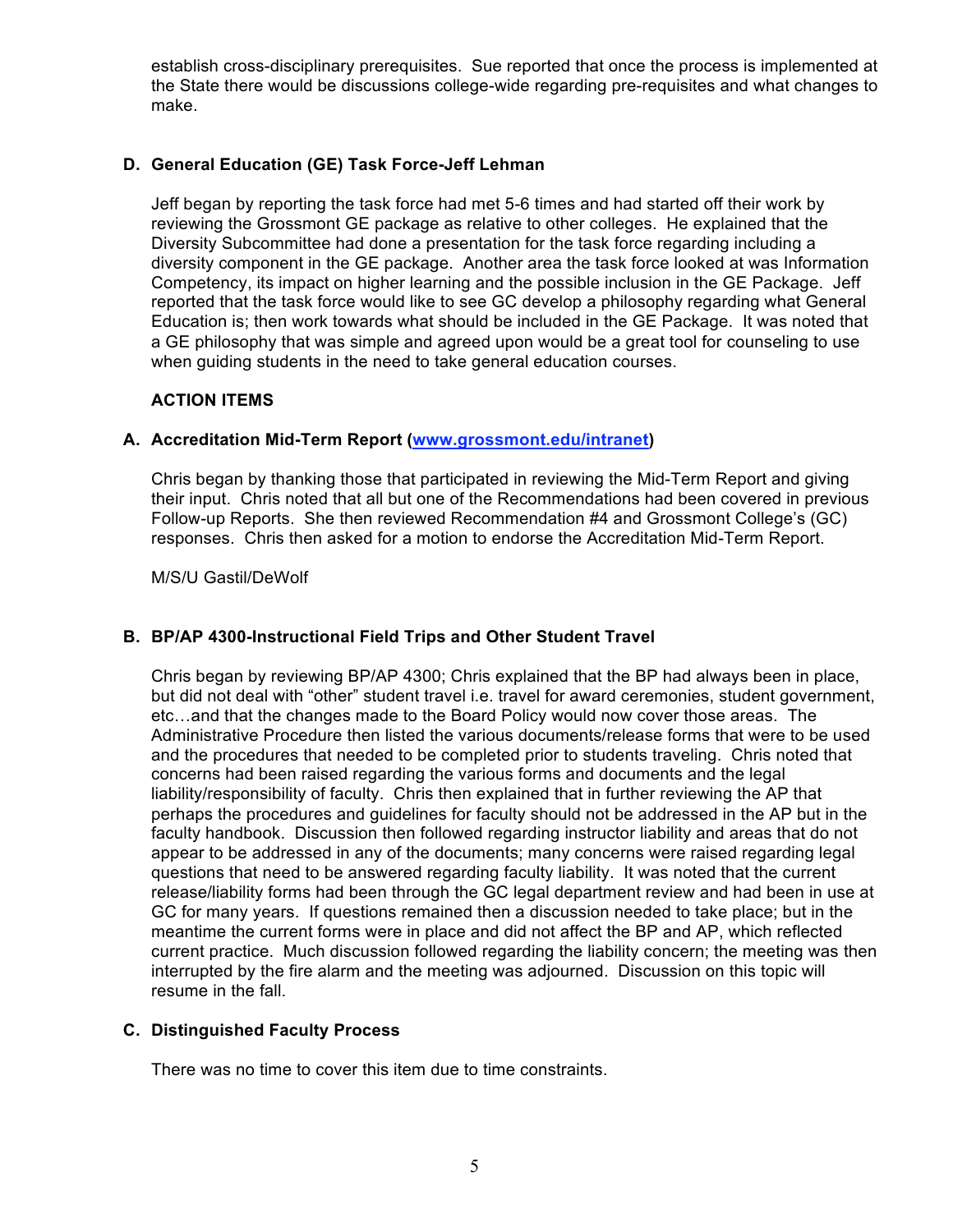### **IV. INFORMATION ITEMS**

#### **A. Sheridan DeWolf**

There was no time to cover this item due to time constraints.

Meeting Adjourned at 12:15 pm Next meeting is scheduled for Fall 2010.

CH: rw

The Academic Senate minutes are recorded and published in summary form. Readers of these minutes must understand that recorded comments in these minutes do not represent the official position of the Academic Senate. The Academic Senate expresses its official positions only through votes noted under "Action."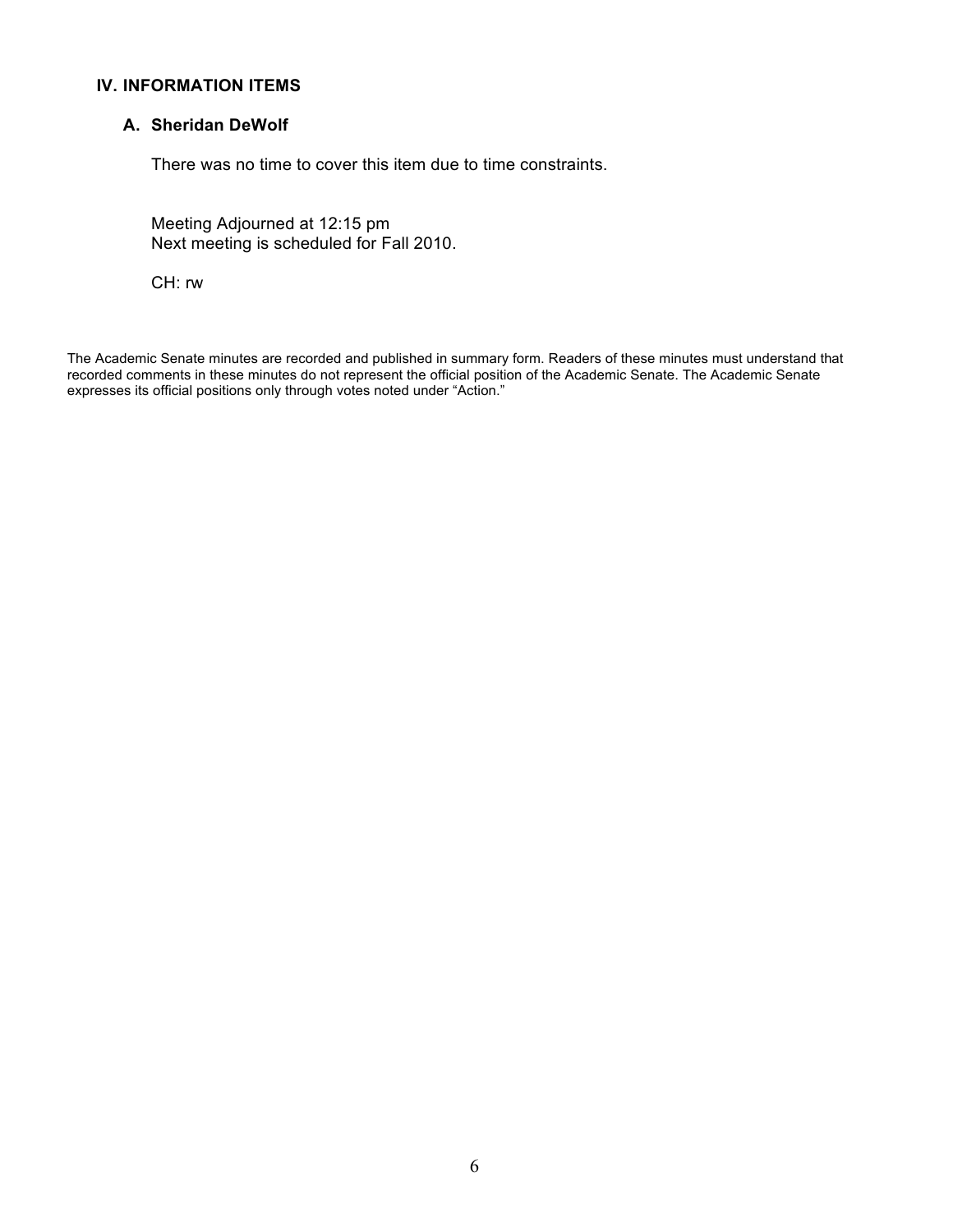### **Attachment #1**



### SB 1440 (Padilla) Advances to the Governor's Desk

The Senate just voted 34-0 to approve SB 1440 (Padilla), the transfer guarantee measure that significantly streamlines the process for California Community College (CCC) students transferring to the California State University (CSU). The bill now proceeds to the Governor's desk to await action. The Governor has until September 30, 2010 to sign or veto this legislation. SB 1440 is being hailed as one of the most significant higher education bills to pass the Legislature in decades.

Please send a letter of support to the Governor's Office urging him to sign this bill into law. Although the bill has gathered tremendous support, a letter to the Governor reinforces just how important this legislation is to improving educational opportunities in the State of California. If signed into law, this new policy would simplifying the transfer process for future generations of students and would generate millions of dollars in savings that can be redirected to open access to thousands more students at both the CCCs and the CSU. Attached is a template letter. Please feel free to use this as a starting point and add your own personal message. See attachment for where to send your letter.

#### **Other notable bills advancing through the Legislative Process:**

SB 1143 (Liu) was approved by the by the Senate and now heads to the Governor's desk. This bill directs the CA Community College Board of Governors to convene a Task Force to examine best practices and national models for improving student success and completion within the California Community College System. The BOG is required to report to the Legislature no later than March 1, 2012 prior to implementation of its plan.

AB 2682 (Block), the common assessment measure, was approved unanimously by the Senate and moves back to the Assembly for concurrence in Senate Amendments. The bill establishes a pilot project to create a common assessment for English, Math and English as a Second Language that would be made available to colleges online.

AB 2302 (Fong) was approved unanimously by the Senate and moves back to the Assembly for concurrence in Senate Amendments. This bill compliments the transfer pathway established in SB 1440 and urges University of California (UC) to provide a similar opportunity to students transferring to a UC campus. The UC is asked to submit a report to the Legislature on the progress of its efforts to streamline the transfer process by the end of 2011.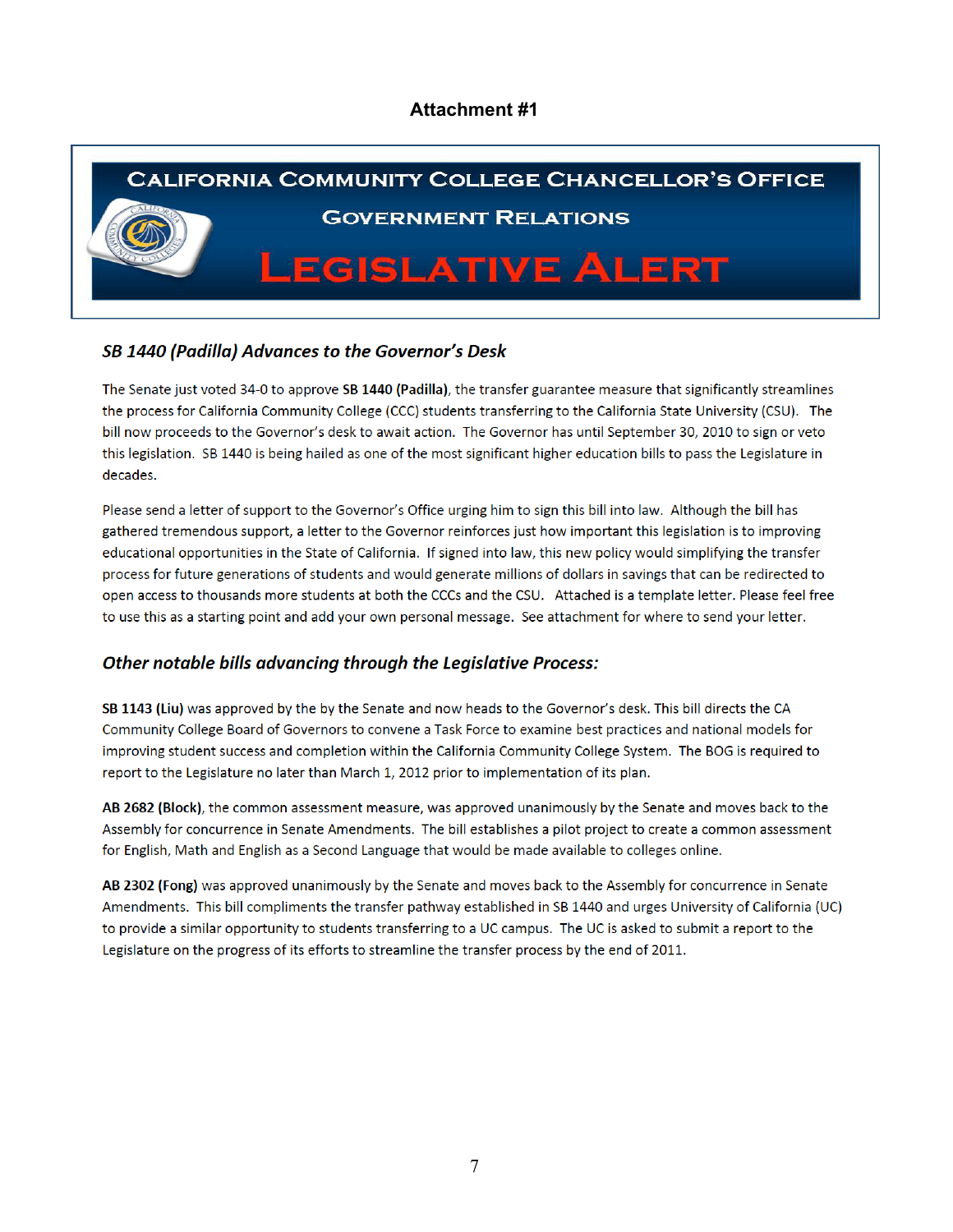

### **SB 1440 (Padilla): The Student Transfer Achievement Reform Act**

#### **What does SB 1440 do?**

- Creates an associate degree for transfer that guarantees admission with junior standing to the CSU system.
- **Defines this degree as having sixty transferrable units that include the IGETC or CSU GE Breadth pattern and** 18 units in a major or area of emphasis.
- **P** Provides these students with priority admission to their local CSU campus and to a program or major that is similar to their major or area of emphasis at the community college.
- **Prohibits the CSU from requiring students to repeat courses that are similar to courses completed as part of the** associate degree for transfer at the community college.
- **Prohibits the CSU from requiring students to take more than 60 units to complete a 120-unit baccalaureate** degree.

#### **What does this mean for students and the colleges?**

- Recognizes the associate degree as the measure of preparation and readiness for transfer to upper-division course work at the CSU, thus shifting the authority for defining lower division major preparation to the community colleges.
- Reduces the need for students to take unnecessary courses, thereby shortening their time to degree completion and reducing costs for students, community colleges and the CSU.
- Eliminates confusion caused by different and shifting major preparation requirements for each CSU campus.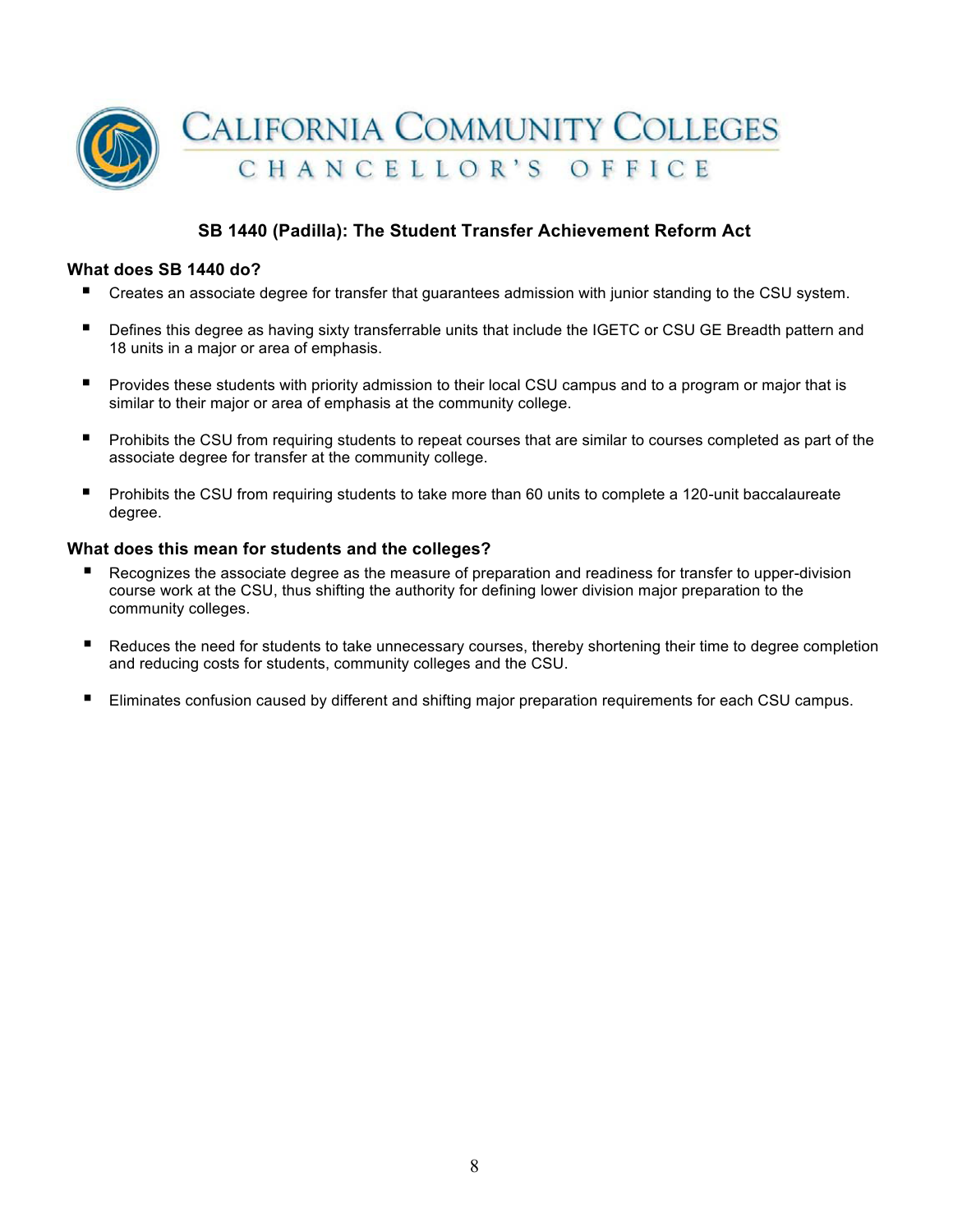# **Attachment #2**

# **Nomination Form For the Distinguished Faculty Award**

For the nominator, please consult with the nominee and other faculty members, and respond to the following three questions below. The **deadline** for completion and submission to the campus selection committee is **4:00 p.m., \_\_\_\_\_\_, 20\_\_.** Attach a copy of nominee's up-to-date, complete curriculum vitae if available; it will be helpful to the Campus Selection Committee in their deliberations to select a recipient of the award.

Name of Nominee: \_

Department/Division: University of the University of the University of the University of the University of the U

Please provide answers to each of the following questions (there is no word limit on this section).

**1. In what way/s has the nominee contributed to excellence with respect to his/her profession and discipline?** This could be articles in refereed journals or other publications; the acquisition of grants,

awards, or perhaps the development of innovative and recognized programs. The emphasis here is on scholarly activity.

**2. In what way/s has the nominee contributed to excellence with respect to Grossmont College and its affairs?**

Here the emphasis is on involvement and action beyond the classroom or other assigned duties. Activities in this category might be chairing an important campus committee, involvement as a faculty advisor to a student group, serving as department chair or coordinator, serving in the Academic Senate, or perhaps spending time on labor issues or negotiations.

**3. In what way/s has the nominee contributed to excellence in the community as a representative of Grossmont College?** The emphasis here is not so much on involvement as an individual, but as a faculty member who brings some skill to solving a problem. Examples might be off-campus speaking engagements, consulting in nominee's area of expertise, or donating time to service groups as a college representative.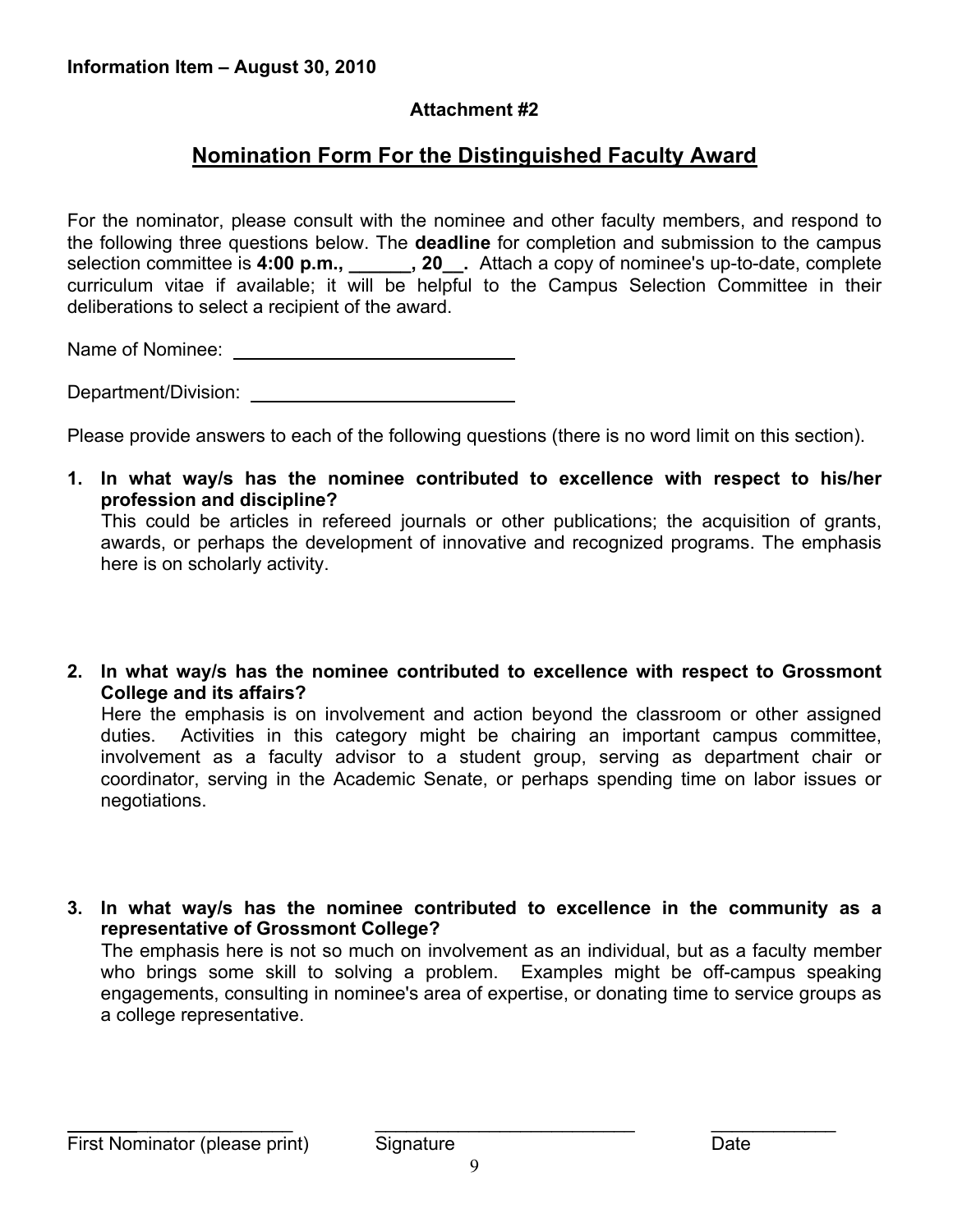**Brief supporting statement by second nominator (please keep to 250 words or less).**

 $\frac{1}{2}$ Second Nominator (please print)

**Brief supporting statement by third nominator (please keep to 250 words or less).**

 $\frac{1}{2}$ Third Nominator (please print)

**Verification:** Nominee is a full time tenured faculty member who has received an overall rating of 3.5 or higher on two consecutive Evaluation Summaries.

 $\mathcal{L}_\mathcal{L} = \mathcal{L}_\mathcal{L} = \mathcal{L}_\mathcal{L} = \mathcal{L}_\mathcal{L} = \mathcal{L}_\mathcal{L} = \mathcal{L}_\mathcal{L} = \mathcal{L}_\mathcal{L} = \mathcal{L}_\mathcal{L} = \mathcal{L}_\mathcal{L} = \mathcal{L}_\mathcal{L} = \mathcal{L}_\mathcal{L} = \mathcal{L}_\mathcal{L} = \mathcal{L}_\mathcal{L} = \mathcal{L}_\mathcal{L} = \mathcal{L}_\mathcal{L} = \mathcal{L}_\mathcal{L} = \mathcal{L}_\mathcal{L}$ 

 $\_$ 

 $\mathcal{L}_\text{max} = \mathcal{L}_\text{max} = \mathcal{L}_\text{max} = \mathcal{L}_\text{max} = \mathcal{L}_\text{max} = \mathcal{L}_\text{max} = \mathcal{L}_\text{max} = \mathcal{L}_\text{max} = \mathcal{L}_\text{max} = \mathcal{L}_\text{max} = \mathcal{L}_\text{max} = \mathcal{L}_\text{max} = \mathcal{L}_\text{max} = \mathcal{L}_\text{max} = \mathcal{L}_\text{max} = \mathcal{L}_\text{max} = \mathcal{L}_\text{max} = \mathcal{L}_\text{max} = \mathcal{$ 

Year of the evaluations:

Comments:

\_\_\_\_\_\_\_\_\_\_\_\_\_\_\_\_\_\_\_\_\_\_\_\_\_\_\_\_ \_\_\_\_\_\_\_\_\_\_\_\_\_\_\_\_\_\_\_\_\_\_ \_\_\_\_\_\_\_\_\_\_\_\_ Administrator providing verification: Dean/Director Signature Date (Please print)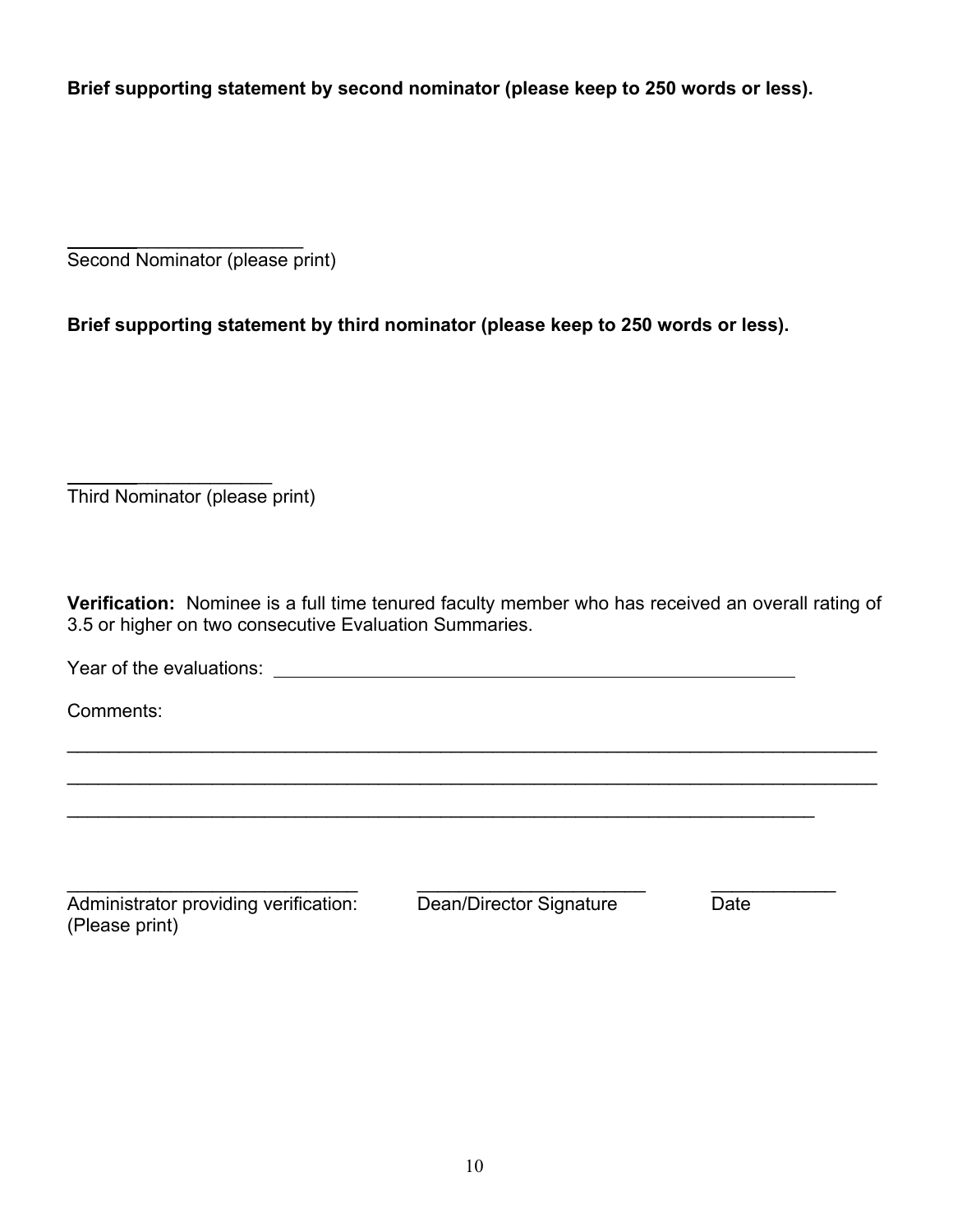# **Grossmont College Distinguished Faculty Award**

## **I. Statement of Purpose**

It is an essential part of academic life to identify, encourage and reward excellence among the faculty. With respect to this end, Grossmont College will present an Annual Distinguished Faculty Award to a superior faculty member, selected by peers and publicly acclaimed.

## **II. Eligibility**

All full-time, tenured faculty members are eligible to receive the award. Classroom and nonclassroom faculty will be eligible by the process described below.

# **III. Criteria**

The recipient of the Annual Distinguished Faculty Award should represent the very best our profession has to offer. Each recipient, in addition to fulfilling all of the job requirements of a fulltime faculty member, must also go beyond these duties. Furthermore, each recipient will also show a sustained commitment to excellence:

- (a) in teaching, or in the performance of other assigned duties;
- (b) as a faculty member who has contributed to his/her discipline;
- (c) through an active and involved role in campus affairs; and
- (d) by involvement in the community as a representative of the college.

# **IV. The Award**

The announcement of the award shall be made at the general faculty meeting during the Fall Professional Development Week. A medallion appropriate to the occasion will be inscribed and presented at that time. The recipient of the award will also receive a stipend of \$500. A letter noting the award shall be signed by the President and forwarded to the Personnel Office for inclusion in the recipient's file. The recipient may be introduced to the Governing Board for recognition by mutual agreement of the recipient and the President.

# **V. Procedure and Decision Rules for Selection**

Section 1 - Annually (and by a timeline determined annually by Senate Officer Committee), any faculty member may initiate nomination of any full-time tenured faculty member by submitting his/her name to the respective dean/director of the nominee. This nomination shall be made with respect to the criteria in Part III above.

Section 2 - The Dean/Director will provide the nominator with an electronic copy of the nomination packet and will review the nominee's two most recent evaluations to validate the nominee's commitment to excellence in the classroom or in the carrying out of other assigned duties. More specifically, on the nominees' Evaluation Summary, the overall rating must be 3.5 or higher on two consecutive evaluations. If the nominee's evaluation is based on the forms in use prior to 1991- 92, the overall ratings must be 75% excellent.

Section 3 - Upon verification of excellence in performing assigned duties by the Dean/Director, the nominator shall submit a statement of the nominee's qualifications. This statement may include a curriculum vitae and shall include responses to the three questions below.

**1. In what way/s has the nominee contributed to excellence with respect to his/her discipline?** This could be articles in refereed, journals or other publications; the acquisition of grants, awards; or perhaps the development of innovative and recognized programs. The emphasis here is on scholarly activity.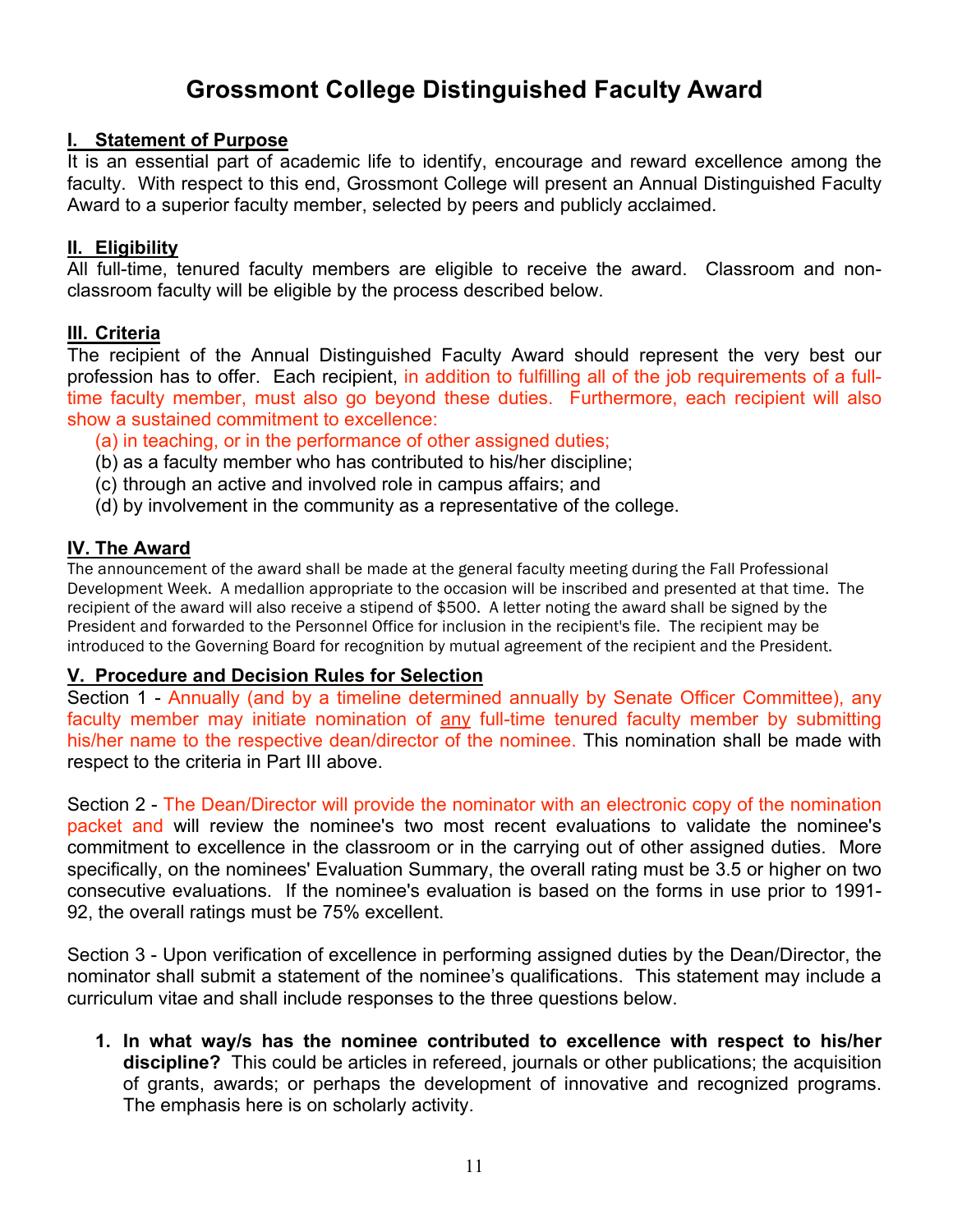- **2. In what way/s has the nominee contributed to excellence with respect to Grossmont College and its affairs?** Here the emphasis is on involvement and action beyond the classroom or other assigned duties. Activities in this category might be chairing an important campus committee, involvement as a faculty advisor to a student group, serving as department chair or coordinator, serving in the Academic Senate, or perhaps spending time on labor issues or negotiations.
- **3. In what way/s has the nominee contributed to excellence in the community as a representative of Grossmont College?** The emphasis here is not so much on involvement as an individual, but as a faculty member who brings some skill to solving a problem. Examples might be off-campus speaking engagements, consulting in area of expertise, or by donating time to service groups as a college representative.

Section 4 – The nominator will submit the official nomination form, with all required signatures and supporting statements to the Campus Selection Committee by the appropriate due date*.* If possible, curriculum vitae should also be included.

Section 5 - The DSC shall be convened by the division dean or appropriate administrator and shall review the qualifications of the nominees. With the Dean/Director acting as a non-voting facilitator, the chairs and coordinators comprising the DSC shall, by casting secret ballots, select one individual. The nominee receiving the largest number of votes shall be the division finalist; that name shall be forwarded to the Campus Selection Committee (see section 7) by the designated deadline, along with a completed application form and curriculum vitae, if the latter is available.

Section 5 - For the purpose of selection, faculty in the L.R.C., Counseling, and Special Services shall be considered as a single "division" described in section 5 above. The Vice-President of Student Services shall assume the duties of the Division Dean.

Section 6 - The Academic Senate shall annually form a Campus Selection Committee (CSC). The CSC shall include the President of the Senate (or designee), who will act as a non-voting chair, and one faculty member from each division, including one faculty member from the "division" described in Section 6 above. This slate shall be presented to the Senate as the CSC.

Section 7 - The Campus Selection Committee is to review the nominations and select the single recipient for the award. The finalist who receives the largest number of votes shall be the Distinguished Faculty. That name shall be forwarded to the Academic Senate President.

Section 8 - The name of the Distinguished Faculty shall not be made public but will be forwarded to the Academic Senate President who will notify the college president, awardee and the other finalists.

# **VI. Concerning Year- long Recognition:**

- The Distinguished Faculty person from the previous year shall be present (if possible) and play a role in recognizing the current recipient during the president's address of Fall Professional Development Week.
- During the Spring Recognition, the Academic Senate President or designee will have an opportunity to commend the recipient.
- The recipient shall serve as an ambassador for the college with released time, if funds are available.
- A photograph of the recipient shall be displayed in the L.R.C. and recognized in suitable media.
- The recipient's name shall be posted in the commencement printed program, and he/she shall have special seating at Commencement.